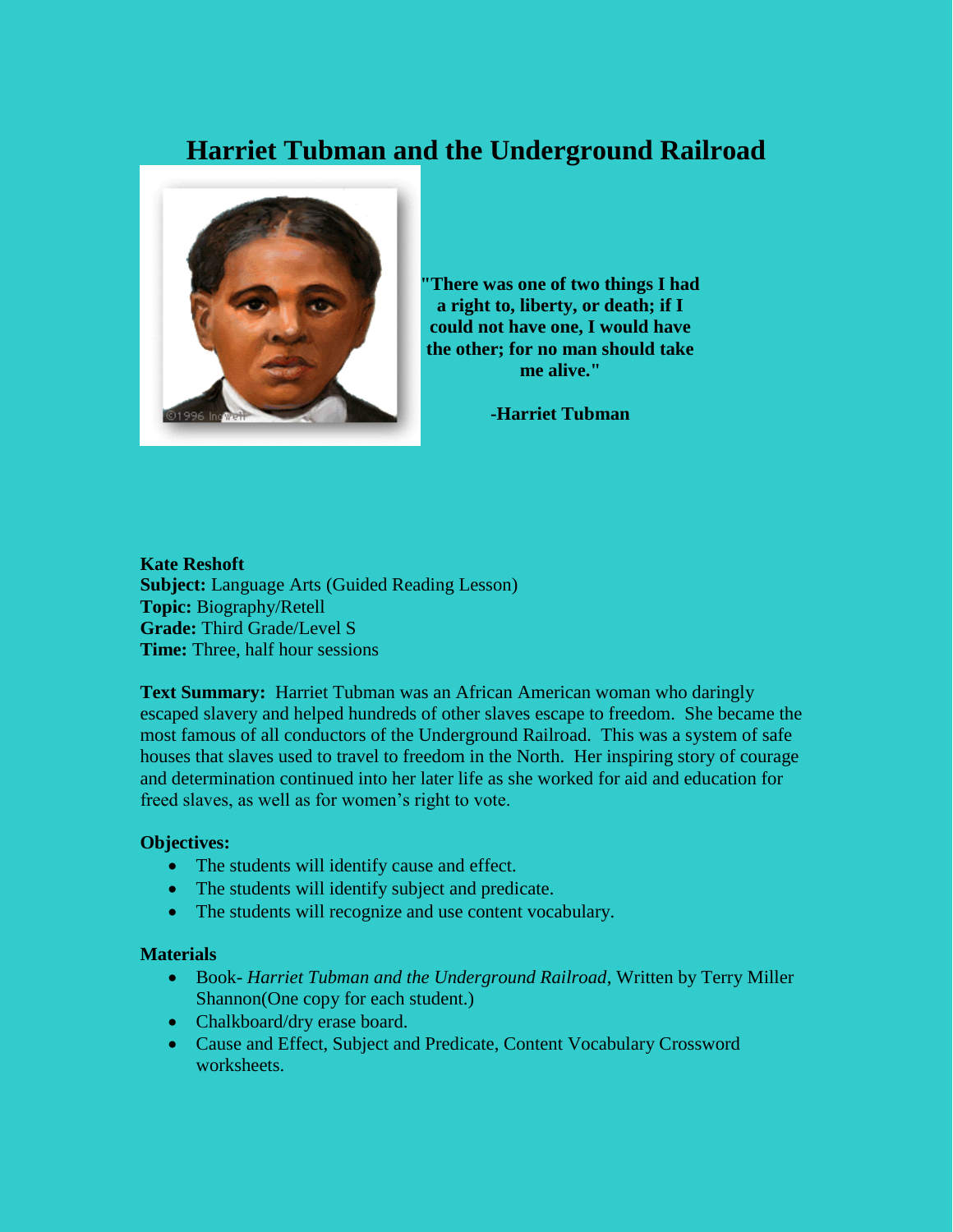## **Vocabulary**

 Content words: abolitionists, meager, mind, mocking, perilous, plantation, Underground Railroad.

# **BEFORE READING**

## **Build Background**

 Discuss slavery. Write the questions, *Who, What, When, Where, and Why* on the board. Ask the students if they know whom the slaves were and where they originally came from. Continue to discuss what the purpose of slaves was and when and where slavery occurred.

## **Book Preview**

- Explain to the students that one way to understand a book is to remember what they read so they can tell the story to someone else. (Retell)
- Show the students the front and back cover of the book. Tell the students that the title of the book is *Harriet Tubman and the Underground Railroad*. Ask the students for predictions about what they will read about.
- Say to the students: On the front cover, I see an old person in a chair. I think it is a woman because of the clothing that she is wearing. My guess is that this woman is Harriet Tubman because that is whom the book is about. Let's start reading the book so that we can find out. I'm going to try to remember what I am reading so that I can tell what happened.
- Have the students open up to the title page of the book. Ask the students if they have ever seen a memorial marker that is similar to this. Ask the students why they think that markers like this are used. Talk about the information that is written on the page. For example, title of the book, author and illustrator's name.

## **Introduce the Vocabulary**

- Remind students of the strategies that they can use when they come across a word that they don't know. For example, they can use letter sounds, sounding out the word, skip the word and go on, find little words in big words, they can use context clues, etc.
- Model how to use these word strategies. Point out the bold-faced words, such as the word *perilous* on page 13. Model how they can use the context to figure out the word's meaning by looking for a word or phrase in the sentence that might provide a clue. (context clues) Point out that the word is one of two adjectives that tell about the trips Harriet made to the South. Ask the students to read the second part of the sentence and look for a clue that provides more information about the trips that she made. Ask the students to tell in their own words what Harriet's trips were like. (dangerous) Have students substitute the word "dangerous" or "filled with danger" in the sentence to confirm the meaning of the word.
- Remind the students of the strategy to reread to make sense. They should check whether words make sense by rereading the sentences.

## **DURING READING**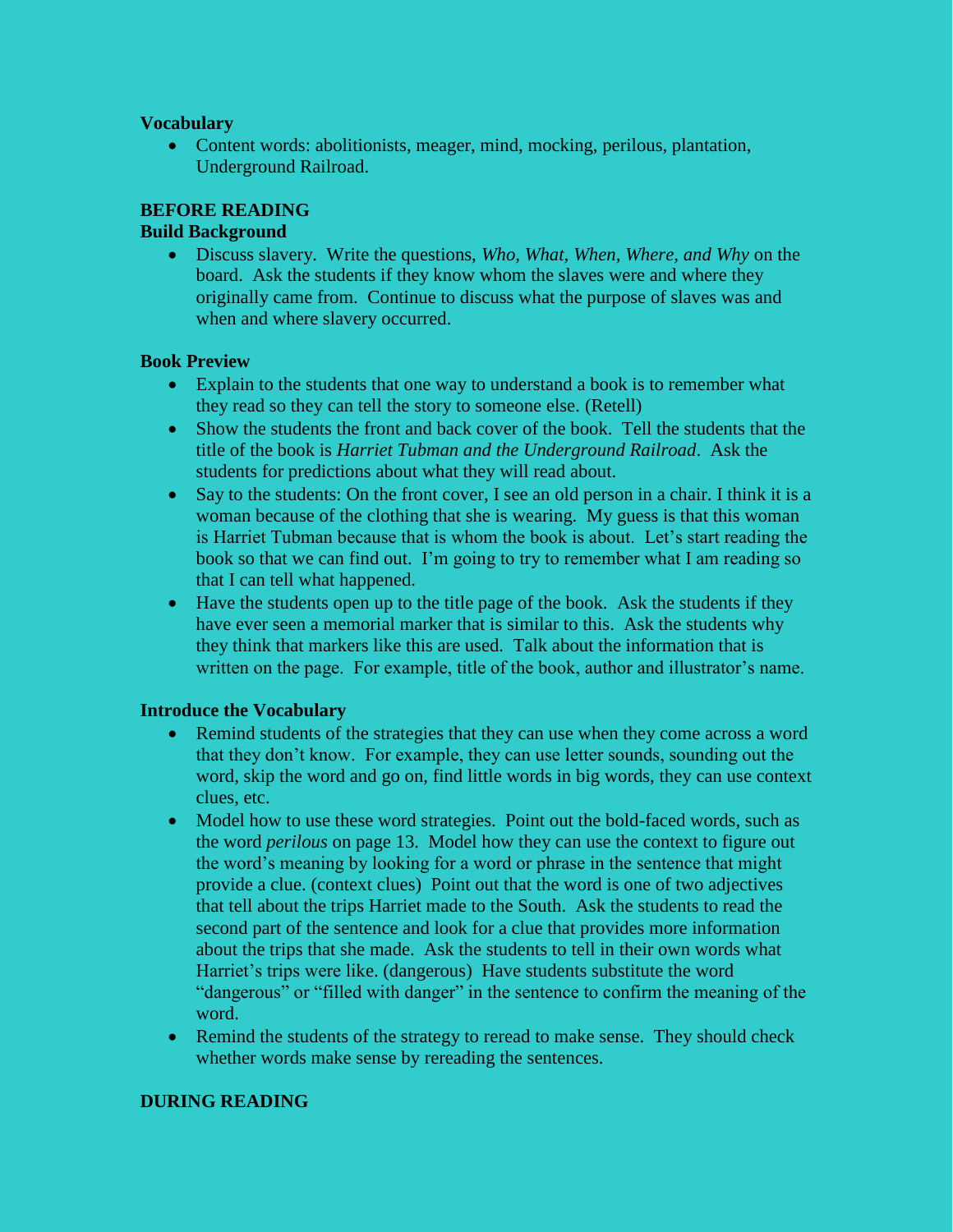## **Student Reading**

- Have the students stop and silently review what they have read at the end of each chapter so that they can retell what happens and why.
- Have the students read the first chapter titled, "Born a Slave." Ask a student to retell what has happened so far in the story. Have other students fill in details for the volunteers' retellings. The goal is to have the students give as complete a retelling as possible.
- As the students read, have them highlight any words that they cannot read or that they do not understand.

## **AFTER READING**

## **Reflect on the Reading Strategies Used**

- Ask students what words they highlighted in their books. Model to the students how they could read these words using their word strategies and context clues.
- Have the students retell chapters/the entire book. Have them include information that would answer the Who, What, Where, When, and Why questions.

## **Comprehension**

- Tell the students to turn to page six in their book. Ask: Why was Harriet whipped cruelly? (She didn't mind her owner.) Explain to the students that one thing can cause another thing to happen. Use the following sentence to reinforce this idea: Harriet was whipped cruelly because she did not mind her owner. Underline "Harriet was whipped cruelly" and explain to the students that this tells the effect, or what happened to Harriet. Underline "because she did not mind her owner" and explain that this tells the cause, or why this happened to Harriet.
- Tell the students to turn to page seven in their book. Read the paragraph to the students. Ask the students to find the sentence that tells what happened as a result of Harriet trying to help an escaping slave. (The slave's master threw a metal weight that hit her in the head.) Then ask the students to complete the following sentence: The slave's master threw a weight that hit Harriet in the head because

\_\_\_\_\_\_\_\_\_\_\_\_\_\_. (She was trying to help an escaping slave.) Explain to the students that the word "because" is a clue. It tells them that what follows explains why something happened. Point out the last sentence on page seven to the students. Ask the students to say what word gives a clue that lets them know that the rest of the sentence tells why something happened. (because) Then have them identify the cause (Harriet's injury) and the effect (she had headaches and sleeping spells) in the sentence.

• The students will independently complete the "Cause and Effect" worksheet.

## **Grammar, Mechanics and Usage**

 Explain to the students that a sentence has two parts. One part is called the subject. It tells the noun (the person, place, or thing) that the sentence tells about. The other part is called the predicate. The predicate tells what the subject is, does, or was. It is the part of the sentence that contains the verb. Write the following sentence on the board: Harriet was born as a slave around 1820. Ask the students to identify the subject. Point out that in this sentence the subject is only one word,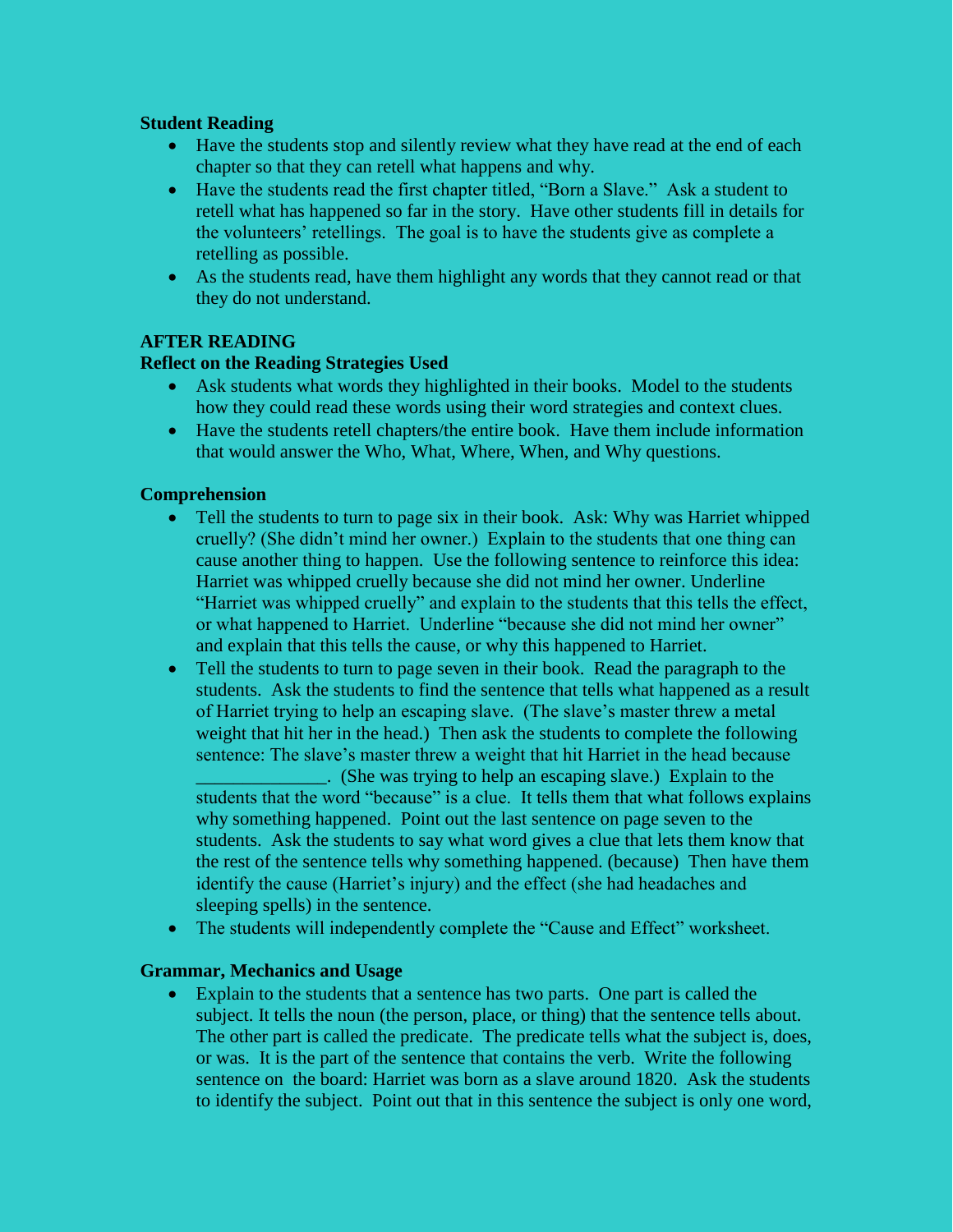but in other sentences, the subject may be several words. Ask the students to tell what the subject is, does, or was. (was born) Explain that the entire phrase is the predicate.

- Reinforce this skill, by directing the students to page 13. Read the last sentence. Ask the students to identify the subject (the slaves) and predicate (rode from place to place).
- The students will complete the "Subject and Predicate" worksheet independently.

## **Vocabulary**

- Explain to the students that many words in the book are used to tell about slavery. Provide opportunities for the students to talk about difficult words, such as "abolitionists" or "meager". Provide opportunities for the students to say the new vocabulary words, talk about their meanings, and use the words in sentence.
- The students will complete the "Content Vocabulary" worksheet independently.

## **Writing Connection**

• Provide additional resources for students to research slavery and the Underground Railroad. Have students select a person who fought for the rights of slaves or helped slaves travel the Underground Railroad and write a short report about him or her. The students may share their reports with the class.

## **Social Studies Connection**

 Have the students research and make a map of the states that the slaved fled from and the free states that they traveled to. Have them mark the known stops for the slaves traveling the Underground Railroad.

#### **Assessment**

- Monitor students to determine if they can identify cause and effect.
- Monitor students to determine if they can identify subject and predicate.
- Monitor students to determine if they can recognize and use content vocabulary.

## **Guided Reading Center Options**

- 1. Harriet Tubman and the Underground Railroad
	- www2.lhric.org/pocantico/tubman/tubman.html

-This website includes timelines, poems, crossword puzzles, character profiles, vocabulary quilt, etc.

2. <http://www.suelebeau.com/slavery.htm>

-This website contains various Underground Railroad Internet links. It also includes two web quests for independent student work on the computers.

3. Silent read using books from the classroom library pertaining to the Underground Railroad.

#### **Resources**

# [www.readinga-z.com](http://www.readinga-z.com/)

-This website provides various guided reading books and resources. www2.lhric.org/pocantico/tubman/tubman.html